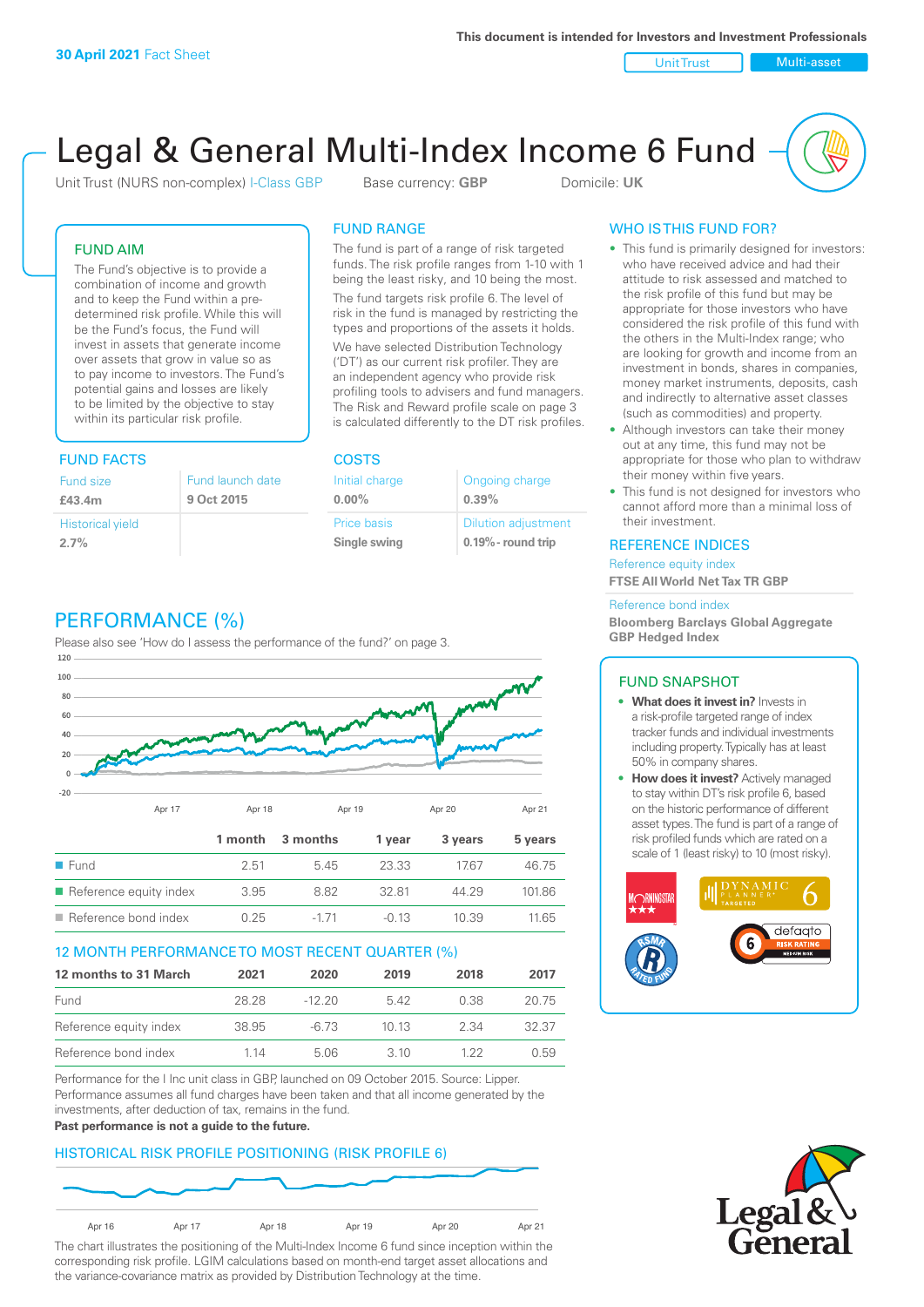### Legal & General Multi-Index Income 6 Fund

Unit Trust (NURS non-complex) I-Class GBP

### PORTFOLIO BREAKDOWN

All data source LGIM unless otherwise stated. Totals may not sum due to rounding.





### FUND MANAGERS

The fund managers have responsibility for managing the multi-index fund range. They are part of the Multi-Asset Funds (MAF) team in LGIM. This team focuses on designing and managing multi-asset funds that are tailored to match the specific objectives of various client types. The team sits within a wider Asset Allocation team which combines both depth of experience with a broad range of expertise from different fields, including fund management, investment consulting and risk management roles.

## TOP 10 HOLDINGS (%)

| L&G Quality Equity Dividends ESG Exclusions UK ETF               | 20.0 |
|------------------------------------------------------------------|------|
| L&G Quality Equity Dividends ESG Exclusions Europe ex UK ETF     | 8.0  |
| L&G US Index Trust                                               | 7.5  |
| L&G Quality Equity Dividends ESG Exclusions Asia ex Japan ETF    | 7.0  |
| <b>L&amp;G UK Index Trust</b>                                    | 7.0  |
| L&G High Income Trust                                            | 6.5  |
| L&G Global Emerging Markets Index Fund                           | 6.0  |
| L&G Emerging Markets Government Bond (Local Currency) Index Fund | 6.0  |
| L&G Emerging Markets Government Bond (US\$) Index Fund           | 5.0  |
| Global REITs Index Trust                                         | 4.0  |